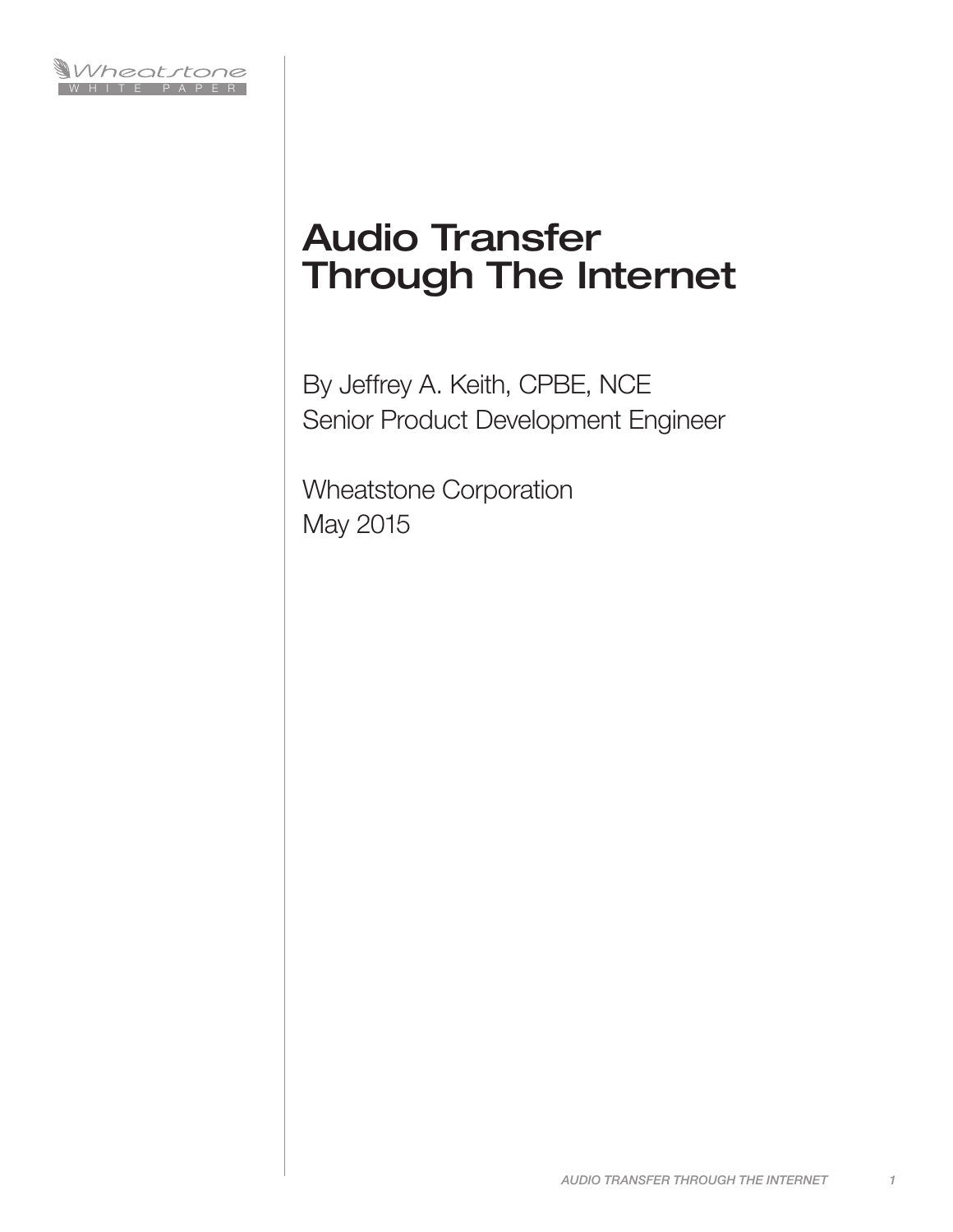## Podcasting Audio

If you are podcasting audio content, chances are that audio is going to go through a codec, and there's a lot you can do to optimize your signal for a successful, good sounding transfer through the internet, which stands between you and your audience.

## The Codec

The codec's job is to convert the audio signal into a manageably sized file. It does this by reducing the amount of data normally present in a full spectrum audio signal and passing on the remaining information. This is accomplished by analyzing the audio data and throwing away things your listeners probably wouldn't hear anyway. The codec keeps on doing this until there's just enough of the original data left to reconstitute manageable, listenable audio. One way you can help the codec do its job is to never hand it things to code that either aren't relevant to your audio, or might be difficult for it to turn into good sounding data.

My own "Top Five" for making sure a codec is ingesting only the things it should be are:

- Don't try to send 'Hi-Fi' content to 'Lo-Fi' listening environments
- Avoid sending the codec sustained noises such as hiss and hum
- Minimize any errors in left/right channel balance
- Avoid distortions due to badly clipped audio
- Avoid overly boosted high frequencies

Even though the codec discards most of the original audio data, things should still sound pretty good if our expectations remain reasonable and we don't do anything to make its job even harder than it already is.

## Prepping The Audio For Your Codec

A good signal processor can greatly help a codec do its job. The first task that a signal processor feeding a codec must do is manage the dynamic range of the program content—but do so in ways that listeners won't notice. For this to work, you must ensure that audio levels going into the processor remain within a certain range, in order to minimize the influence of noise and distortion. This range is illustrated in Figure 1, where dashed lines represent the minimum and maximum audio levels that should be allowed.

Next, the audio is processed to remove long-term level variations. In Wheatstone signal processing this is accomplished by an intelligent level control algorithm specifically designed to hide any hint to the listener that audio level modifications have occurred. Done with care and finesse, this step virtually eliminates any possibility that your podcast audio will be a source of listener fatigue.

Next, specialized algorithms operating in several frequency bands condition

FIGURE 1

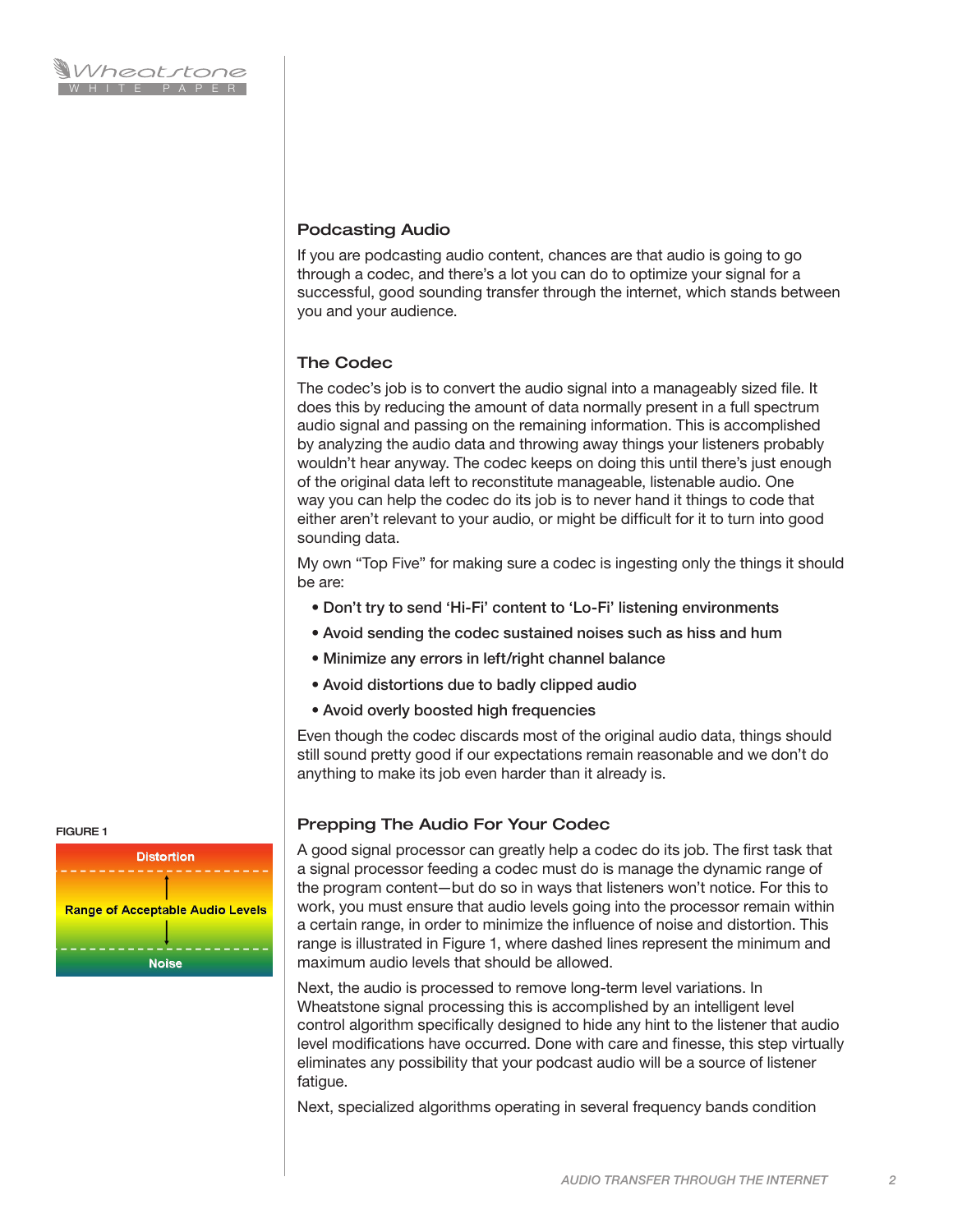the audio to enhance the consistency of its loudness and intelligibility. This task isn't trivial and involves several important steps that shouldn't be skipped. These include an automatic rebalancing of short-term levels and corrections to the medium-term spectral balance, to create audio that is consistent and easy to listen to. As in the long-term level control previously mentioned, the processor should be able to perform these tasks on all kinds of program material and do so without a listener ever noticing that something has been done. In point of fact, this is the processing stage that does most of the heavy lifting to ensure that a podcast audio file or web stream remains listenable, even at very low volume settings or in noisy environments.

The final two stages of the processor are the most sophisticated. Though these two stages usually operate independently, on some program material they behave as a unified algorithm. The nuances of this processing section are critically important to the quality of the final audio feed, because there are two mutually exclusive tasks at work: controlling peak audio levels to prevent overload within the codec, and predicting and mitigating certain kinds of audio content that would prove troublesome for the codec.

Note it is this final processing section that separates 'stream' processing from traditional 'on-air' processing. Pre-codec processing is a completely different animal than on-air processing. The importance of this difference cannot be overstated!

It may seem that the front ends of both processors are similar, and to an extent this is true. However, what may not be intuitive is that the two processors' back ends are, and need to be, completely different in order to appropriately perform their tasks.

The primary purpose of on-air processing is to control modulation. The primary purpose of pre-codec processing is to manage what the codec 'sees' audio-wise, as it turns your program content into a drastically reduced number of digital bits that become the audio your audience ultimately hears.

### Looking Deeper

Audio consistency and minimal coding artifacts help make listeners comfortable listening to your audio content (and may even entice them to come back for more). Although other processing functions are involved, we have described in detail only the management of audio levels. Figure 2 is a simplified view of how these levels are managed inside the pre-codec processor.

Figure 3 (next page) hints that audio frequencies beyond the reproduction range of a listener's equipment can consume codec resources better reserved for coding audio that everyone can hear. Several informal surveys we have performed reveal that most internet audio listening is done on devices or equipment with 'Lo-Fi' specifications, often in environments with substantial background noise. Does it make sense then to hand the codec audio content that will never be heard by the majority of your listeners? In a word: No.

Removing program content that can't be heard on the devices and systems listeners use can dramatically improve the subjective quality of your audio.